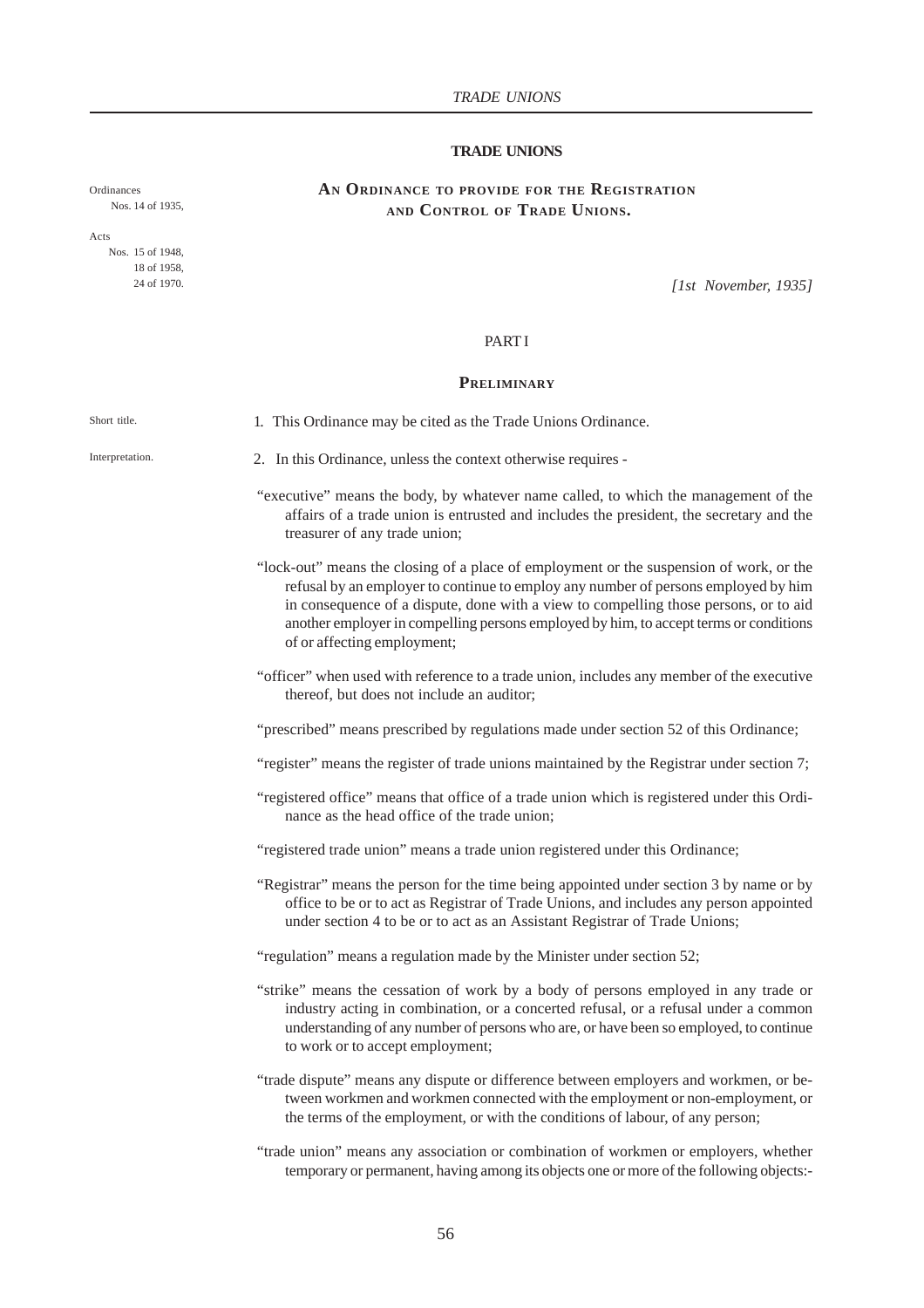- *(a)* the regulation of relations between workmen and employers, or between workmen and workmen or between employers and employers; or
- *(b)* the imposing of restrictive conditions on the conduct of any trade or business; or
- *(c)* the representation of either workmen or employers in trade disputes; or
- *(d)* the promotion or organization or financing of strikes or lock-outs in any trade or industry or the provision of pay or other benefits for its members during a strike or lock-out, and includes any federation of two or more trade unions;
- "workman" means any person who has entered into or works under a contract with an employer in any capacity, whether the contract is express or implied, oral or in writing, and whether it is a contract of service or of apprenticeship, or a contract personally to execute any work or labour and includes any person ordinarily employed under any such contract, whether such person is or is not in employment at any particular time.

## PART II

## **APPOINTMENT OF REGISTRAR AND OTHER OFFICERS**

3. There may be appointed a Registrar of Trade Unions who shall be responsible for the due performance of the duties and functions assigned to him as Registrar under this Ordinance.

4. There may be appointed one or more Assistant Registrars of Trade Unions and such other officers as may from time to time be required for the purposes of this Ordinance.

5. All officers appointed under sections 3 and 4 of this Ordinance shall be deemed to be public servants within the meaning of the Penal Code.

6. No suit shall lie against any public servant acting under this Ordinance for anything done or omitted to be done by him in good faith.

#### PART III

#### **REGISTRATION**

7. (1) The Registrar shall keep and maintain in such form as may be prescribed, a register of trade unions in which shall be registered the prescribed particulars relating to any registered trade union and any alteration or change, which may from time to time be effected in the name, rules, officers or executive thereof, or in the situation of the registered office thereof; and all such other matters as may be required to be registered therein under this Ordinance.

 (2) A certified copy of any entry in the register shall be conclusive proof of the facts specified therein as on the date of such certified copy.

8. (1) Every trade union established before the commencement of this Ordinance shall apply to be registered under this Ordinance within a period of three months reckoned from that date.

 (2) Every trade union established after the commencement of this Ordinance shall apply to be registered under this Ordinance within a period of three months reckoned from the date on which it was so established.

Appointment of Registrar.

Appointment of Assistant Registrars and other officers.

All officers deemed to be public servants.

Protection of public servants.

 Register of trade unions.

Necessity for registration.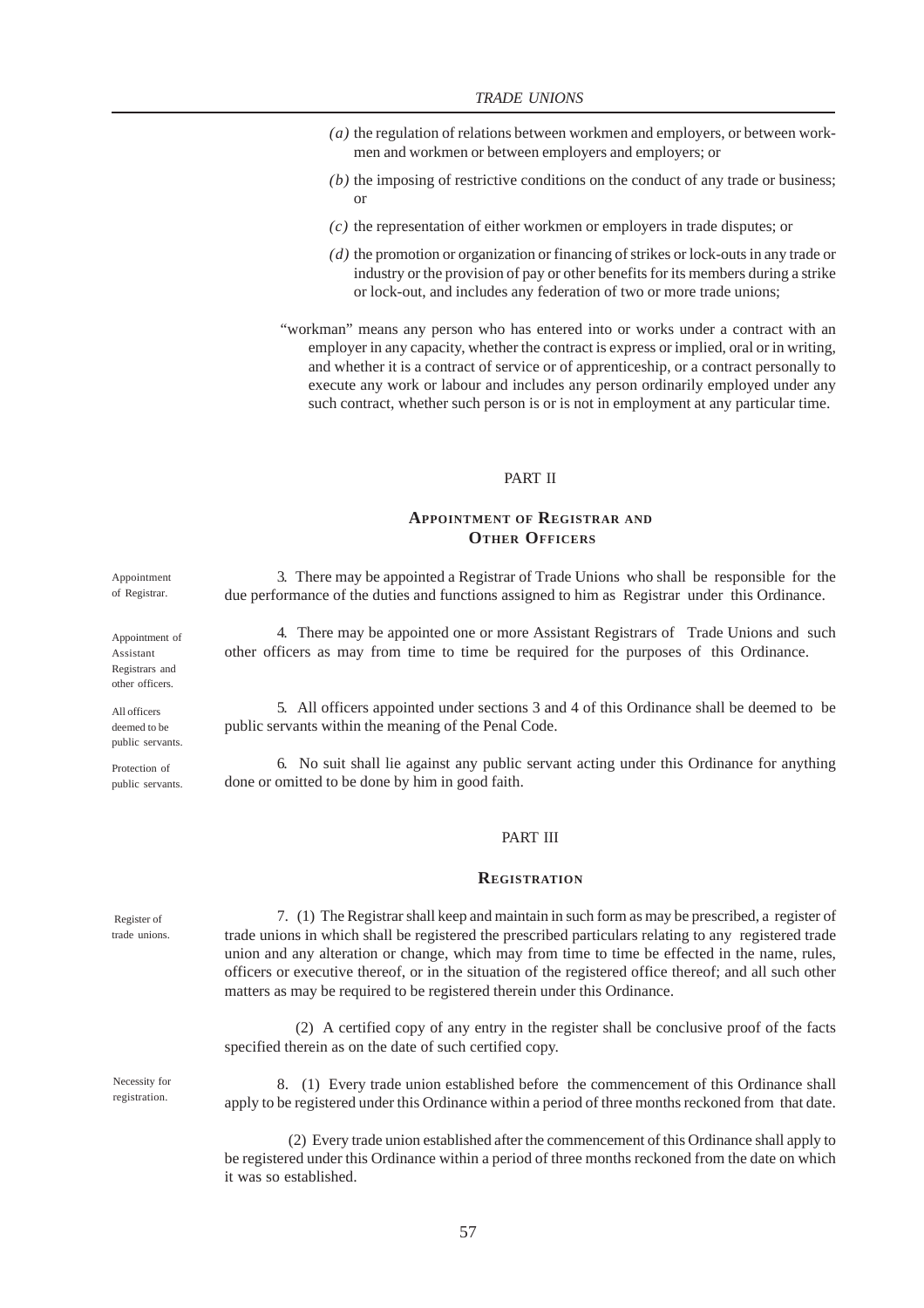(3) The Registrar may, if he thinks fit, from time to time grant an extension of the periods respectively specified in subsections (1) and (2):

Provided that neither of such periods shall, in any particular case, be so extended as to exceed a period of six months in the aggregate.

 (4) For the purposes of this Ordinance, a trade union is established on the first date on which any workmen or employers agree to become or to create an association or combination for the furtherance of any one or more of the objects specified in the definition of a trade union in section 2.

 (5) For the purpose of prosecuting any trade union which fails to apply for registration in accordance with the provisions of this section the date of establishment of that trade union shall, in the absence of proof of the date referred to in subsection (4), be deemed to be -

- *(a)* the date on which any person is proved to have been accepted or admitted as a member of that trade union; or
- *(b)* the date on which any act is proved to have been done by that trade union in furtherance of any one or more of the objects specified in the definition of a trade union in section 2;

and, in a case where proof is available of both the dates referred to in paragraphs (a) and (b), the earlier of such dates shall be deemed so to be the date of the establishment of that trade union.

9. (1) Every application for registration of a trade union shall be made to the Registrar in the prescribed form and shall be signed by at least seven members of the union any of whom may be officers thereof.

 (2) Uncancelled stamps to the value of one rupee shall be affixed to every such application which shall be accompanied by a copy of the rules of the trade union and a statement of the following particulars, namely:-

- *(a)* the names, occupations and address of the members making the application;
- *(b)* the name of the trade union and the address of its head office; and
- *(c)* the titles, names, ages, addresses and occupations of the officers of the trade union.

 (3) A trade union established before the commencement of this Ordinance shall deliver to the Registrar, together with its application for registration, a general statement of the assets and liabilities of the trade union prepared in such form and containing such particulars as may be prescribed.

Registration.

Certificate of registration.

10. The Registrar, if he is satisfied that a trade union applying for registration has complied with the provisions of this Ordinance and of the regulations made thereunder and that the objects, rules and constitution of the union do not conflict with any of such provisions and are not unlawful, shall register the trade union in the prescribed manner:

Provided that if any one of the objects of such trade union is unlawful, the registration of the trade union shall be void.

11. The Registrar, on registering a trade union under section 10, shall issue to the trade union a certificate of registration in the prescribed form and that certificate, unless proved to have been cancelled or withdrawn, shall be conclusive evidence for all purposes that the trade union has been duly registered under this Ordinance.

Power of Registrar to call for further information.

12. The Registrar may call for further information for the purpose of satisfying himself that any application complies with the provisions of section 9 or that the trade union is entitled to registration under this Ordinance.

Application for registration.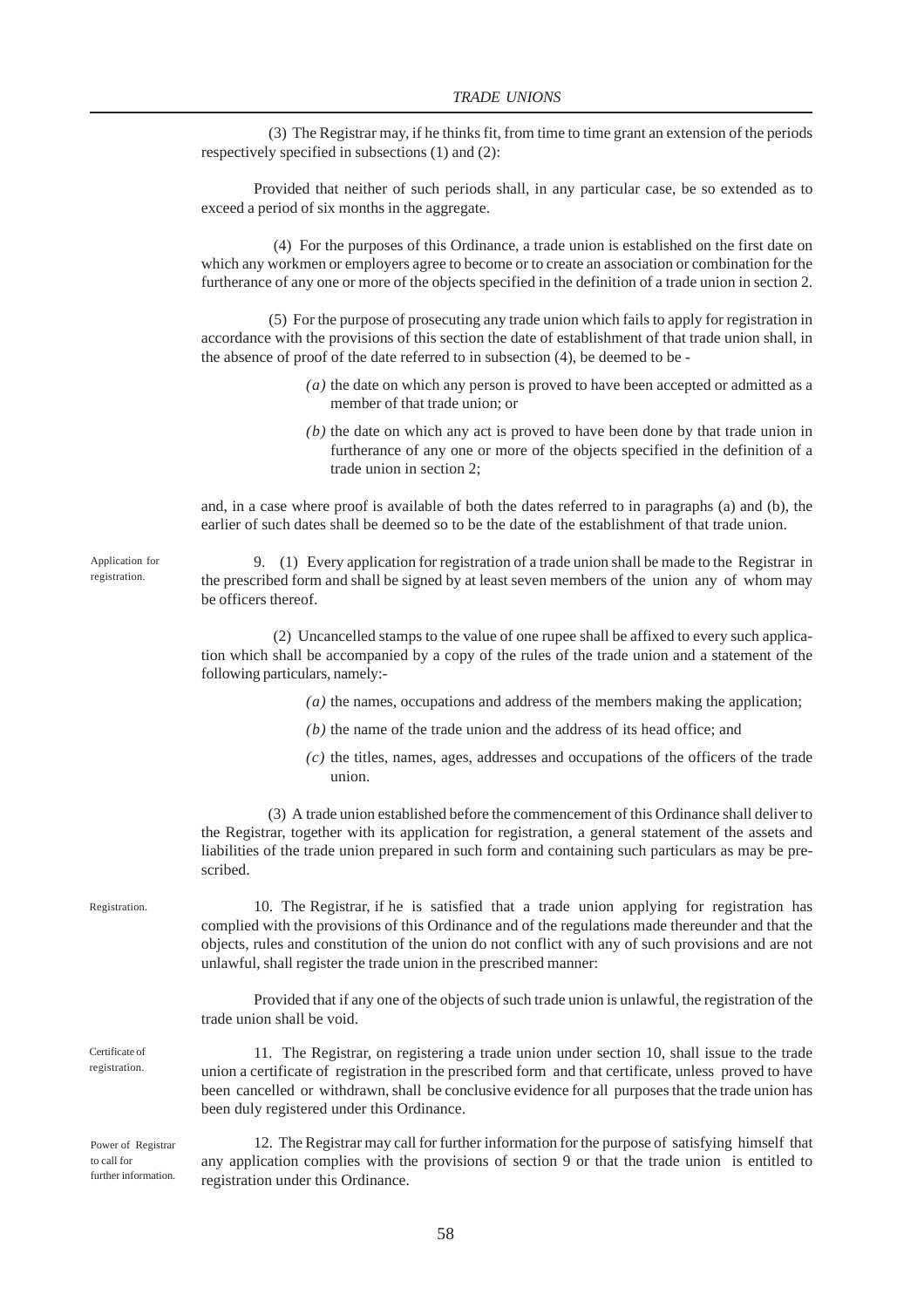#### *TRADE UNIONS*

13. If the name under which a trade union is proposed to be registered is identical with that by which any other existing trade union has been registered or, in the opinion of the Registrar, so nearly resembles such name as to be likely to deceive or mislead the public or the members of either trade union, the Registrar shall require the persons applying for registration to alter the name of the trade union stated in the application, and shall refuse to register the trade union until such alteration has been made. Power of Registrar alteration of name.

> 14. The Registrar may refuse to register any trade union if he is not satisfied that the trade union has complied with the provisions of this Ordinance or of any regulations made thereunder, or if he is of opinion that any one of the objects or rules, or the constitution of the union is unlawful or conflicts with any such provision.

> 15. (1) A certificate of registration of a trade union may be withdrawn or cancelled by the Registrar -

> > *(a)* at the request of the trade union upon its dissolution to be verified in such manner as the Registrar may require;

*(b)* if he is satisfied -

- (i) that the certificate of registration was obtained by fraud or mistake;
- (ii) that any one of the objects or rules of the trade union is unlawful;
- (iii) that the constitution of the trade union or of its executive is unlawful;
- (iv) that the trade union has wilfully and after notice from the Registrar contravened any provision of this Ordinance or allowed any rule to continue in force which is inconsistent with any such provision, or has rescinded any rule providing for any matter, for which provision is required by section 38;
- (v) that the funds of the trade union are expended in an unlawful manner or on an unlawful object or on an object not authorized by the rules of the union;
- (vi) that the trade union has ceased to exist.

(2) Except in a case falling within subsection  $(1)(a)$ , not less than two months' previous notice in writing specifying the ground on which it is proposed to withdraw or to cancel its certificate of registration shall be given by the Registrar to a trade union before such certificate is withdrawn or cancelled.

 (3) A trade union served with a notice under subsection (2) may, at any time within a period of two months reckoned from the date of such notice, show cause in writing against the proposal to withdraw or to cancel its certificate of registration, as the case may be; and, if such cause is shown, the Registrar may hold such enquiry as he may consider necessary in the circumstances.

 (4) The Registrar may, after the expiration of the period of two months referred to in subsection (3), withdraw or cancel the certificate of registration of any trade union which has failed duly to show cause under that subsection, or which, having so shown cause, has failed to satisfy him that its certificate of registration should not be withdrawn or cancelled, as the case may be.

 (5) An order made by the Registrar under this section withdrawing or cancelling the certificate of registration of any trade union shall be dated as of the date on which it was made and shall forthwith be served on the trade union affected thereby.

16. (1) Any persons aggrieved by the refusal of the Registrar to register a trade union or by an order made by the Registrar under section 15, may appeal against such refusal or order by filing a petition of appeal in the District Court within a period of thirty days reckoned from the date of such refusal or order.

Withdrawal or cancellation of registration.

Refusal of regsitration.

to require

Appeal to District Court.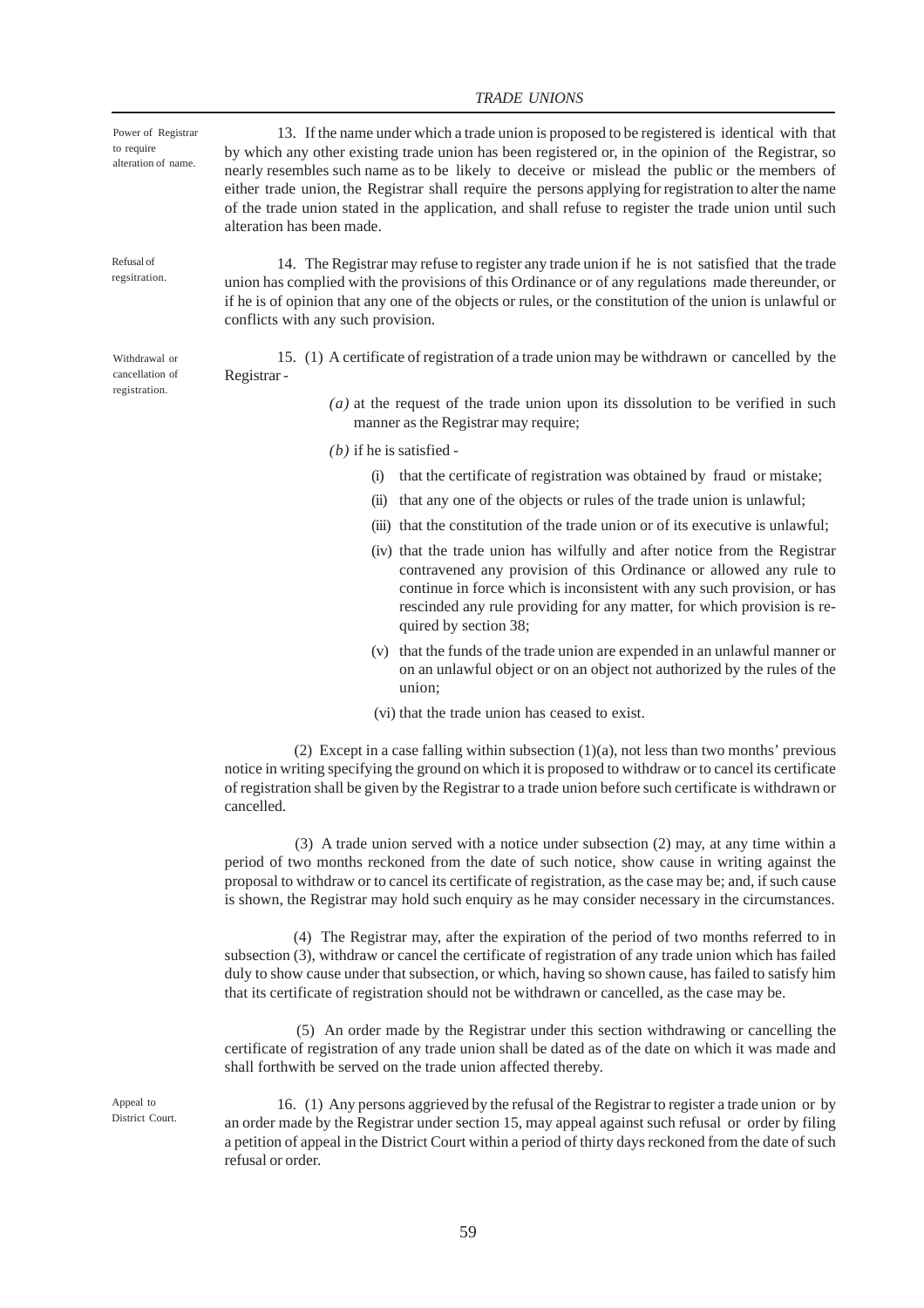- (2) Every petition of appeal under subsection (1) shall
	- *(a)* name the Registrar as respondent;
	- *(b)* state the grounds of appeal and the date of the refusal or order against which the appeal is preferred;
	- *(c)* be signed by the appellant; and
	- *(d)* be stamped with a stamp of one rupee.
- (3) It shall be competent for the District Court in appeal
	- *(a)* to direct the appellant or the Registrar to furnish further information;
	- *(b)* to hold an inquiry and to take and record such evidence as it may deem necessary;
	- *(c)* to allow the appeal and to order the registration of the trade union or to reverse any order made by the Registrar under section 15.
	- *(d)* to dismiss the appeal; or
	- *(e)* to make such order as it shall consider just and to give such directions as it may consider necessary, including directions as to the costs of the appeal and the procedure to be observed at the hearing of the appeal.

 (4) Save as is otherwise in this section provided, and appeal to the District Court against a refusal of the Registrar to register a trade union or against an order made by the Registrar under section 15 shall be deemed to be a civil action of the value of three hundred rupees for the purposes of the Stamp Ordinance,**\*** and of the Civil Procedure Code.

 (5) In this section, "District Court", in the case of an appeal against the refusal of the Registrar to register a trade union, means the District Court having local jurisdiction over the place sought to be registered as the place of the head office of the trade union in the application for registration made under section 9; and, in the case of an appeal against an order made by the Registrar under section 15, means the District Court having local jurisdiction over the place where the registered office of the trade union affected by that order is situated.

17. An appeal shall lie to the Court of Appeal against an order made by a District Court under section 16 and the provisions of the Civil Procedure Code shall apply accordingly in all matters relating to or connected with such appeal.

18. If any trade union does not apply for registration in due time, or if the registration of any trade union is refused, withdrawn, or cancelled, then -

- *(a)* the trade union shall be deemed to be an unlawful association and shall cease to enjoy any of the rights, immunities, or privileges of a registered trade union, but without prejudice to any liabilities incurred or to be incurred by the trade union which may be enforced against the union and its assets;
- *(b)* the trade union shall not, nor shall any of its officers or agents on behalf of the union, take part in any trade dispute or promote, organize or finance any strike or lock-out, or provide pay or other benefits for its members during a strike or lock-out;
- *(c)* the trade union shall be dissolved and its funds shall be disposed of in accordance with the rules of the union; and
- *(d)* no person shall, except for the purpose of defending proceedings against the union or dissolving the union and disposing of its funds in accordance with the rules, take any part in its management or organization, or act or purport to act on behalf of the union or as an officer of the union.

Consequence of failure to register

or of withdrawal or cancellation of registration.

Appeal to Court of Appeal.

 <sup>\*</sup> See also the Stamp Duty Act, No.43 of 1982.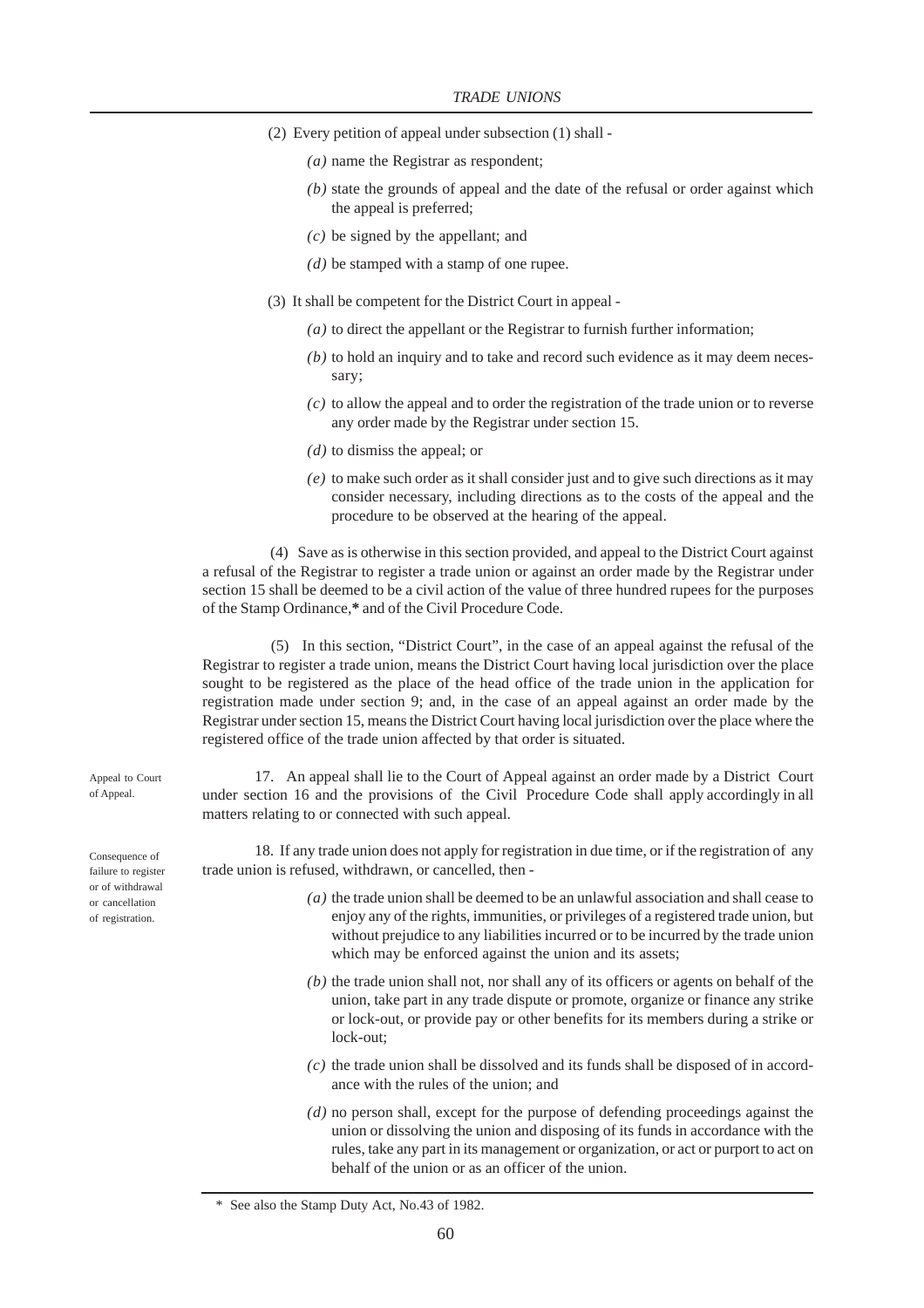# PART IV

# **SPECIAL PROVISIONS APPLICABLE TO TRADE UNIONS OF PUBLIC OFFICERS**

| Interpretation<br>of this Part.<br>[§ 2, 15 of 1948.]                                                                                | 19. In this Part -                                                                                                                                                                                                                                                                                                                                                                                                                                                                                                                                                                    |
|--------------------------------------------------------------------------------------------------------------------------------------|---------------------------------------------------------------------------------------------------------------------------------------------------------------------------------------------------------------------------------------------------------------------------------------------------------------------------------------------------------------------------------------------------------------------------------------------------------------------------------------------------------------------------------------------------------------------------------------|
|                                                                                                                                      | $(a)$ "public officer" includes any person in the employment of the Government of<br>Sri Lanka, whatsoever may be the terms or duration of his employment as such;                                                                                                                                                                                                                                                                                                                                                                                                                    |
|                                                                                                                                      | $(b)$ "trade union to which this Part applies" means any trade union of which public<br>officers are members or membership of which is declared by the rules of the<br>union to be open to public officers.                                                                                                                                                                                                                                                                                                                                                                           |
| Declaration that<br>certain associations<br>of public servants<br>are "trade unions".<br>$[\S 2, 15 \text{ of } 1948.]$              | 20. (1) For the resolution of doubts it is hereby declared that, save as otherwise provided<br>in subsection (2), every association or combination of public officers having as its object or<br>among its objects one or more of the objects specified in the definition of "trade union" in section<br>2, is a trade union for the purposes of this Ordinance; and the provisions of this Ordinance shall,<br>subject to the succeeding provisions of this Part, apply accordingly in the case of every such<br>association or combination.                                         |
| $[\S 2, 24$ of 1970.]                                                                                                                | (2) An association or combination consisting of -                                                                                                                                                                                                                                                                                                                                                                                                                                                                                                                                     |
|                                                                                                                                      | $(a)$ judicial officers;                                                                                                                                                                                                                                                                                                                                                                                                                                                                                                                                                              |
|                                                                                                                                      | $(b)$ members of the armed Forces;                                                                                                                                                                                                                                                                                                                                                                                                                                                                                                                                                    |
|                                                                                                                                      | $(c)$ police officers;                                                                                                                                                                                                                                                                                                                                                                                                                                                                                                                                                                |
|                                                                                                                                      | $(d)$ prison officers; or                                                                                                                                                                                                                                                                                                                                                                                                                                                                                                                                                             |
|                                                                                                                                      | (e) members of any corps established under the Agricultural Corps Ordinance,                                                                                                                                                                                                                                                                                                                                                                                                                                                                                                          |
|                                                                                                                                      | shall, notwithstanding anything in its objects, be deemed not to be a trade union, and nothing in this<br>Ordinance shall apply to, or in relation to, any such association or combination.                                                                                                                                                                                                                                                                                                                                                                                           |
|                                                                                                                                      | In this subsection -                                                                                                                                                                                                                                                                                                                                                                                                                                                                                                                                                                  |
|                                                                                                                                      | (a) "judicial officer" means a judicial officer, within the meaning of the Article 170 of<br>the Constitution;                                                                                                                                                                                                                                                                                                                                                                                                                                                                        |
|                                                                                                                                      | $(b)$ "armed forces" means the Sri Lanka Army, the Sri Lanka Navy and the Sri Lanka<br>Air Force:                                                                                                                                                                                                                                                                                                                                                                                                                                                                                     |
|                                                                                                                                      | $(c)$ "police officer" means a member of the police force established under the Police<br>Ordinance; and                                                                                                                                                                                                                                                                                                                                                                                                                                                                              |
|                                                                                                                                      | $(d)$ "prison officer" has the same meaning as in the Prisons Ordinance but does not<br>include any medical officer or apothecary for the time being on the staff of any<br>prison.                                                                                                                                                                                                                                                                                                                                                                                                   |
| Restriction as<br>to registration<br>of unions to<br>which this Part<br>applies.<br>$\left[\frac{8}{3}, 24 \text{ of } 1970.\right]$ | 21. (1) The Registrar shall not register any trade union to which this Part applies unless the<br>rules of the union contain the following provisions, that is to say:-                                                                                                                                                                                                                                                                                                                                                                                                               |
|                                                                                                                                      | $(a)$ a provision restricting the eligibility for membership of the union or for any<br>office whatsoever (whether paid or honorary, including that of patron) solely to<br>public officers who are employed in any one specified department of Govern-<br>ment or in any one specified service of the Government, or who, having regard<br>to the nature of the work upon which they are engaged are of any specified<br>class or category of public officers though employed in different departments<br>of Government, provided however that such provision may permit two persons |

from outside the department or the class or category of public officers, as the case may be, to be elected at an annual general meeting of the union to be

61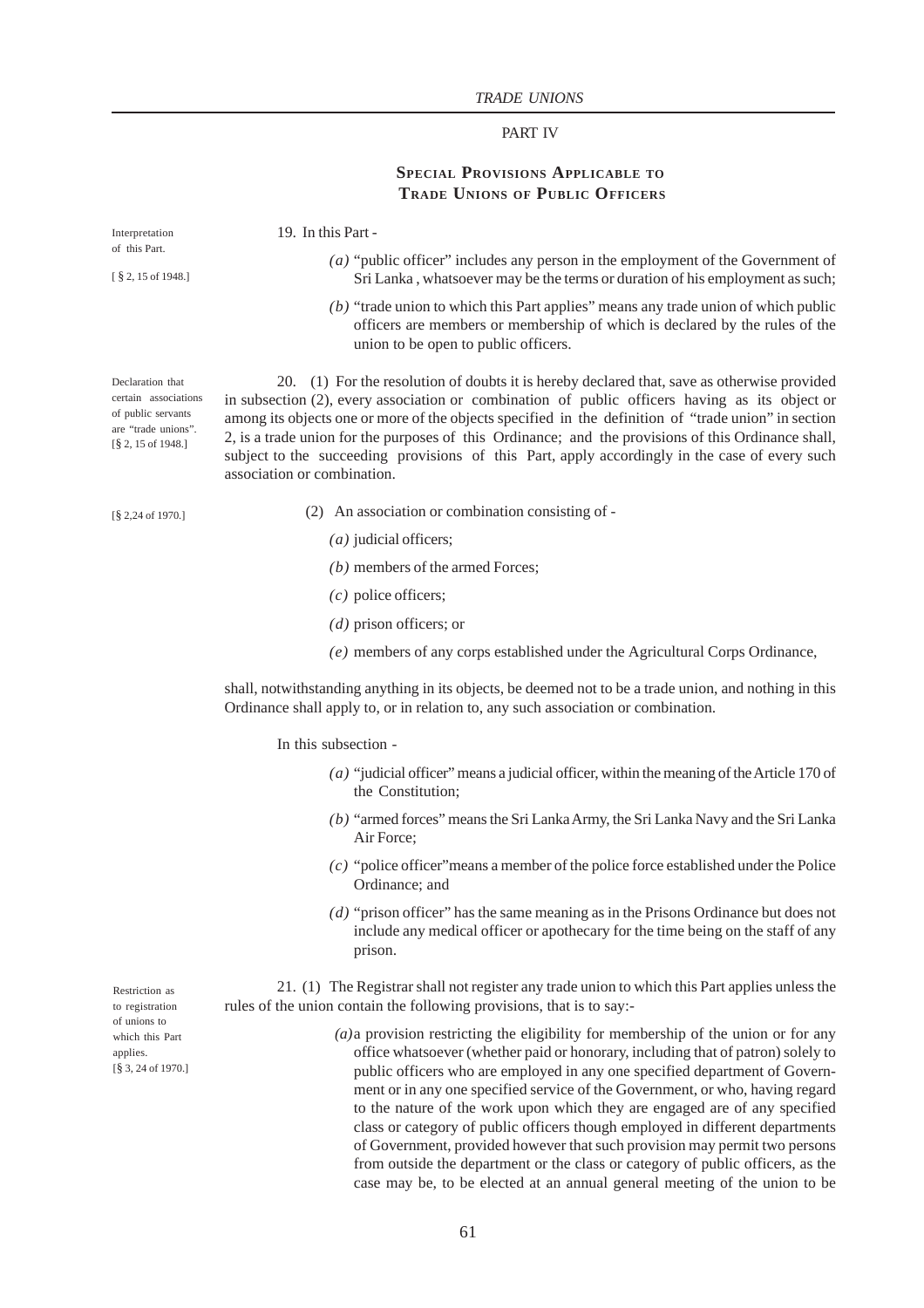members or to hold office, one of such two persons being the president or the secretary of the union, and the other being a member of the union; and

- *(b)* in the case of a union of peace officers or Government staff officers, in addition to the provision referred to in paragraph (a) -
	- (i) a provision declaring that the union shall not be affiliated to or amalgamated or federated with any other trade union whether of public officers or otherwise; and
	- (ii) a provision declaring that the union shall not have any political objects or political fund within the meaning of section 47 of this Ordinance.

In this subsection and section 23 -

- *(a)* "peace officer" shall have the same meaning as in the Code of Criminal Procedure Act; and
- *(b)* "Government staff officer" shall mean a Government officer who holds an office the initial of the salary scale of which is not below five hundred and sixty rupees per month.

 (2) The powers of the Registrar under section 14 shall include the power to refuse to register any trade union to which this Part applies on the ground that the rules of the union do not contain the provisions or any of the provisions specified in subsection (1), or that any such provision contained in any rule is being contravened with the knowledge, consent or connivance of any officer of the union; and an appeal under section 16 shall lie in any case where the Registrar refuses to register a trade union on any ground herein before mentioned.

Cancellation of registration of union to which this Part applies. [S 4,24 of 1970.]

22. (1) The District Court of Colombo, on application made to the court in that behalf by the Attorney-General, may make order directing the Registrar to withdraw or cancel the certificate of registration of any registered trade union to which this Part applies, if the court is satisfied that the rules of the union for the time being in force do not contain any of the provisions required by subsection (1) of section 21 or that any such required provision which is contained in any rule of the union has been contravened with the knowledge, consent or connivance of any officer of the union.

- (2) Every application under subsection (1) in respect of any trade union shall
	- *(a)* name the union as respondent;
	- *(b)* state the grounds on which the application is made; and
	- *(c)* be signed by the Attorney-General, or by the Solicitor-General on his behalf.

 (3) Upon any application being made to the District Court under subsection (1), the court shall hold an inquiry and take and record such evidence as it may deem necessary, and for the purposes of such inquiry shall have and may exercise all the powers of a District Court in a civil action.

 (4) The order of the District Court upon any application under this section shall be deemed to be an order made by the court under section 16 and the provisions of section 17 shall apply accordingly.

 (5) Notwithstanding anything in any other written law, no stamp duty shall be payable in respect of any application under this section or of any proceedings upon any such application or of any document filed in the course thereof.

(6) The provisions of this section shall not be deemed or construed to prejudice any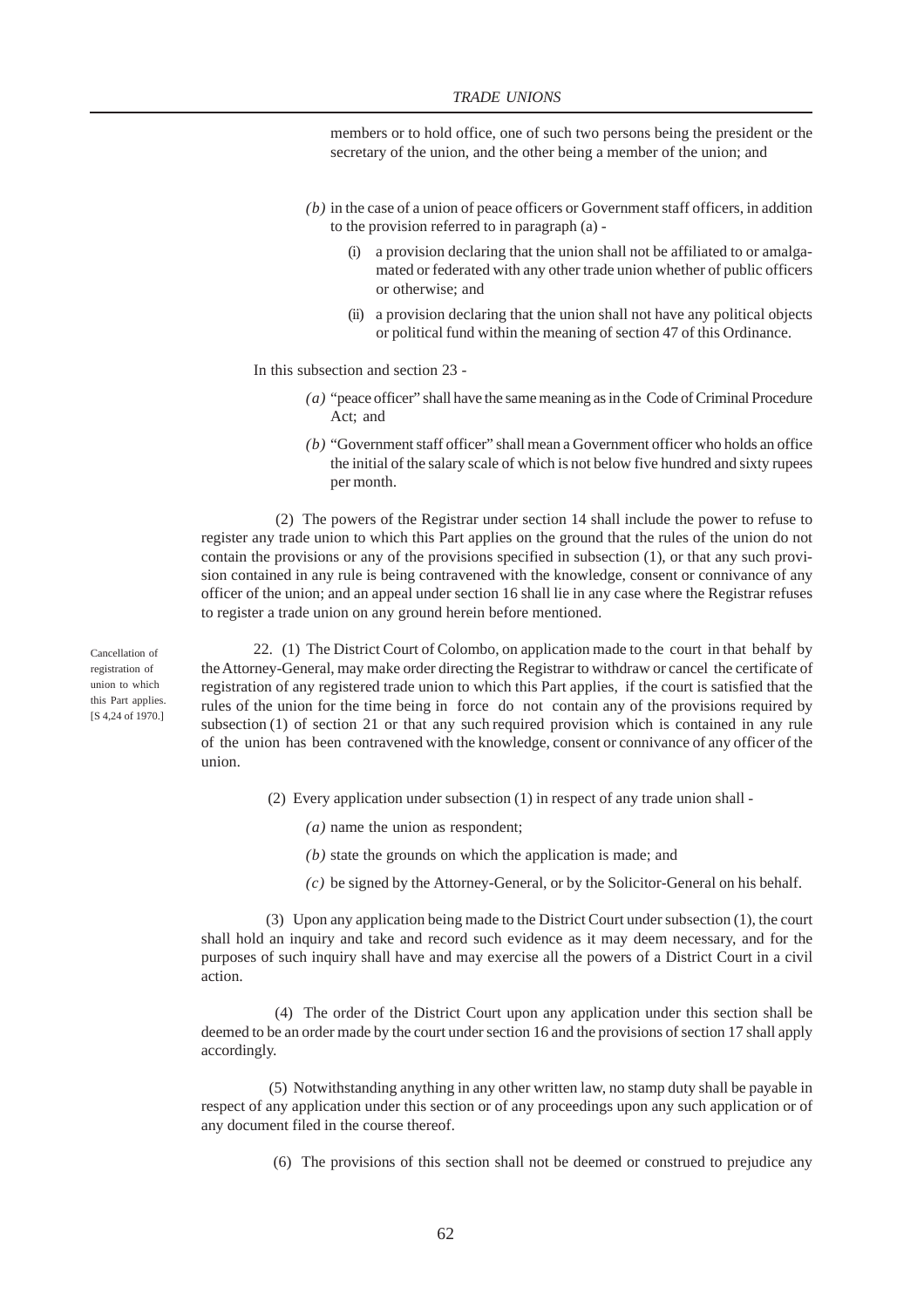power of the Registrar to withdraw or cancel the certificate of registration of any trade union on any ground not referred to in subsection (1) of this section.

23. (1) The provisions of section 32 shall not apply to any trade union to which this Part applies.

 (2) The provisions of sections 34 and 47 shall not apply to any trade union of peace officers or Government staff officers.

24. Save as otherwise expressly provided, the provisions of this Part shall be in addition and without prejudice to the other provisions of this Ordinance:

Provided that in the event of any conflict or inconsistency between any provision of this Part and any other provision of this Ordinance, the former provision shall prevail.

## **PART V**

## **RIGHTS AND LIABILITIES OF TRADE UNIONS**

25. A trade union shall not enjoy any of the rights, immunities or privileges of a registered trade union until it is registered. Disabilities of unregistered union.

> 26. No action or other legal proceeding shall be maintainable in any civil court against any registered trade union or any officer or member thereof in respect of any act done in contemplation or in furtherance of a trade dispute to which a member of the trade union is a party on the ground only that such act induces some other person to break a contract of employment, or that it is in interference with the trade, business or employment of some other person or with the right of some other person to dispose of his capital or of his labour as he wills.

> 27. An action against a trade union or against any members or officers thereof on behalf of themselves and all other members of the trade union in respect of any tortious act alleged to have been committed by or on behalf of the trade union in contemplation or in furtherance of a trade dispute shall not be entertained by any court.

28. Every trade union shall be liable on any contract entered into by it or by an agent acting on its behalf:

Provided that a trade union shall not be so liable on any contract which is void or unenforceable at law.

29. The objects of a registered trade union shall not, by reason only that they are in restraint of trade be deemed to be unlawful so as to render any member of such trade union liable to criminal prosecution for conspiracy or otherwise or to render void or voidable any agreement or trust.

30. (1) A registered trade union may sue and be sued and be prosecuted under its registered name.

 (2) An unregistered trade union may be sued and prosecuted under the name by which it has been operating or is generally known.

 (3) A trade union whose registration has been cancelled or withdrawn may be sued and prosecuted under the name by which it was registered.

Certain provisions of this Ordinance not to apply to certain trade unions. [S 5,24 of 1970.]

Saving for operatin of other provisions of this Ordinance.

Trade union not liable for tortious act.

Immunity from civil action in certain cases.

Liability in contract.

Objects in restraint of trade not unlawful in case of registered trade union.

Proceedings by and against trade unions.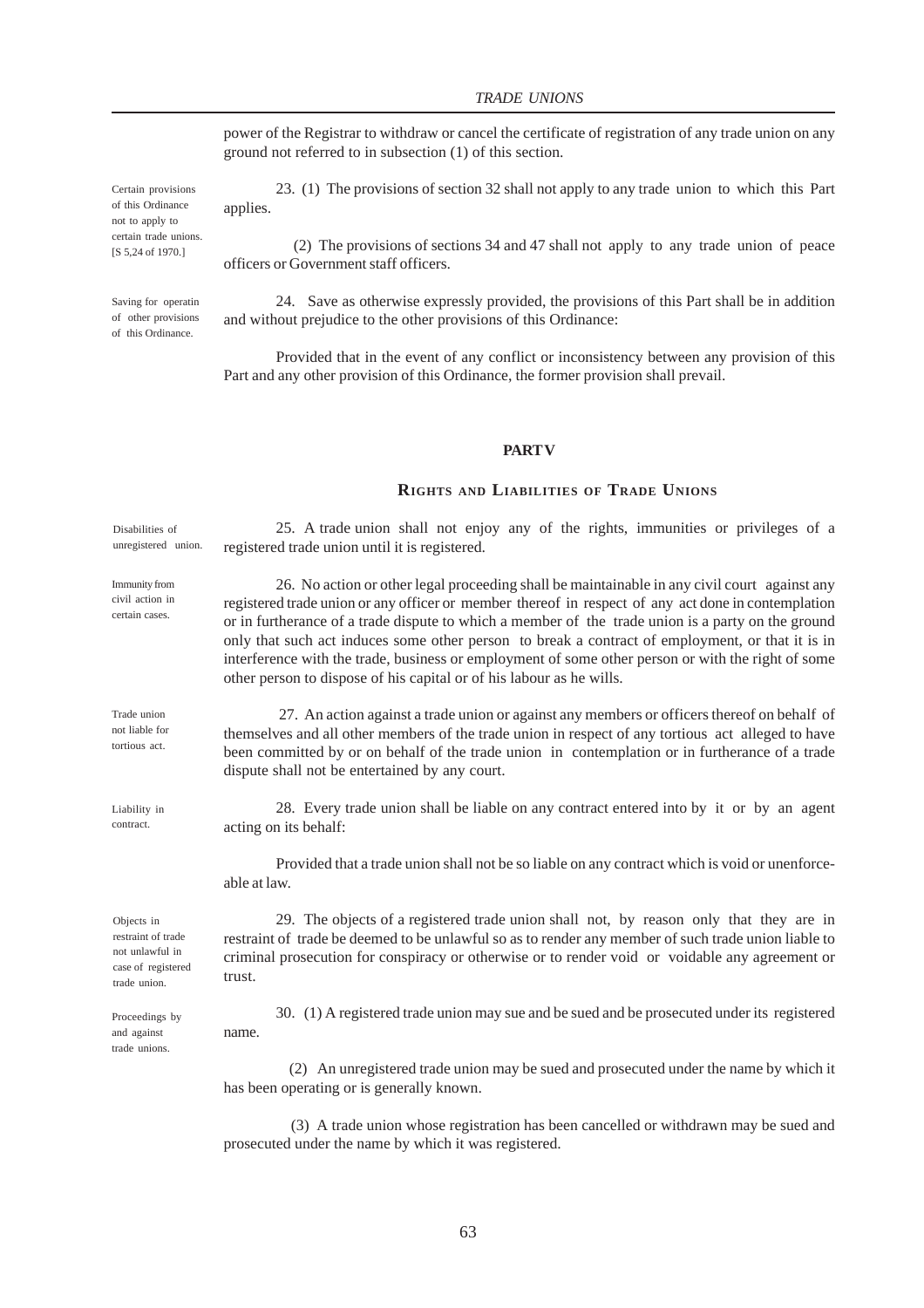(4) Execution for any money recovered from a trade union in civil proceedings may issue against any property belonging to or held in trust for the trade union other than the benevolent fund of a registered trade union.

 (5) Any fine ordered to be paid by a trade union may be recovered by distress and sale of any movable property belonging to or held in trust for the trade union in accordance with the provisions of the Code of Criminal Procedure Act.

 (6) It shall be competent for a registered trade union to file a proxy in any court or in any civil or other judicial proceedings provided that the proxy is signed by at least two of the trustees of that registered trade union.

## PART VI

## **CONSTITUTION**

| Membership of<br>minors.                        | 31. A person under the age of twenty-one, but above the age of sixteen, may be a<br>member of a registered trade union, unless provision be made in the rules thereof to the contrary, and<br>may, subject to the rules of the trade union, enjoy all the rights of a member except as herein provided,<br>and execute all instrument and give all acquittance necessary to be executed or given under the rules,<br>but shall not be a member of the executive or a trustee of a registered trade union. |
|-------------------------------------------------|-----------------------------------------------------------------------------------------------------------------------------------------------------------------------------------------------------------------------------------------------------------------------------------------------------------------------------------------------------------------------------------------------------------------------------------------------------------------------------------------------------------|
| Officers of<br>trade union.                     | 32 (1) Not less than one-half of the total number of the officers of every registered trade<br>union shall be persons actually engaged or employed in an industry or occupation with which the<br>trade union is connected.                                                                                                                                                                                                                                                                               |
|                                                 | (2) The Minister may, by special or general Order published in the Gazette, declare that<br>the provisions of this section shall not apply to any registered trade union or class of registered trade<br>unions specified in the Order.                                                                                                                                                                                                                                                                   |
| Change of name.                                 | 33. Any registered trade union may, with the consent of not less than two-thirds of the total<br>number of its members and subject to the provisions of section 35, change its name.                                                                                                                                                                                                                                                                                                                      |
| Amalgamation.                                   | 34. Any two or more registered trade unions may become amalgamated together as one<br>trade union with or without dissolution or division of the funds of such trade unions or either or any<br>of them:                                                                                                                                                                                                                                                                                                  |
|                                                 | Provided that the votes of at least one-half of the members of each or every such trade union<br>entitled to vote are recorded, and that at least sixty per centum of the votes recorded are in favour of<br>the proposal.                                                                                                                                                                                                                                                                                |
| Notice of change<br>of name or<br>amalgamation. | 35. (1) Notice in writing shall be given to the Registrar of every change of name and of<br>every amalgamation, signed, in the case of a change of name, by the secretary and by seven<br>members of the trade union changing its name, and, in the case of an amalgamation, by the<br>secretary and by seven members of each and every trade union which is a party thereto.                                                                                                                             |
|                                                 | (2) If the proposed name is identical with that by which any other existing trade union<br>has been registered or, in the opinion of the Registrar, so nearly resembles such name as to be likely<br>to deceive the public or the members of either trade union, the Registrar shall refuse to register the<br>change of name.                                                                                                                                                                            |
|                                                 | (3) Save as is provided in subsection (2), the Registrar shall, if he is satisfied that the                                                                                                                                                                                                                                                                                                                                                                                                               |

provisions of this Ordinance in respect of change of name have been complied with, register the change of name in the prescribed manner, and the change of name shall have effect from the date of such registration.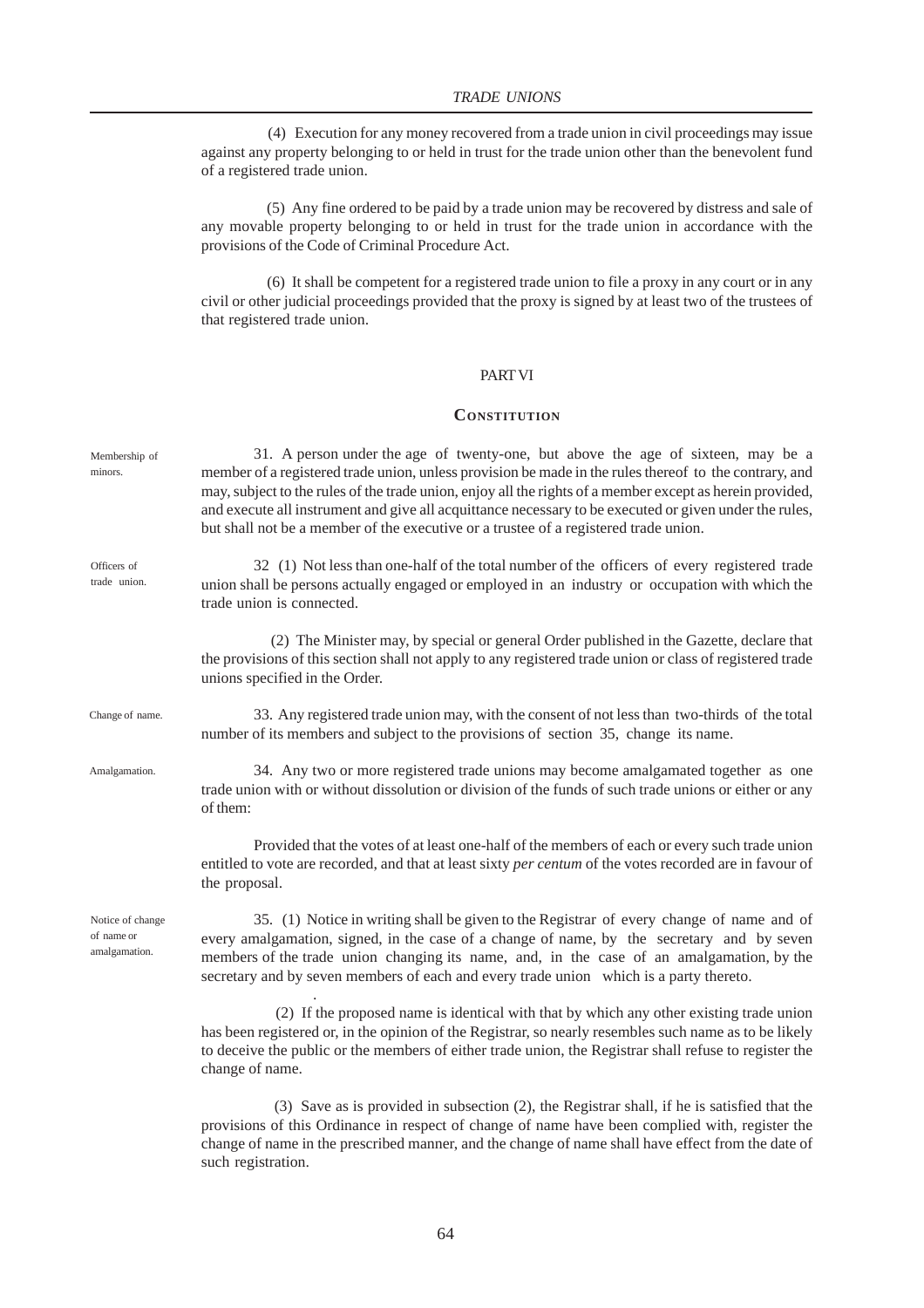(4) If the Registrar is satisfied that the provisions of this Ordinance in respect of amalgamation have been complied with and that the trade union formed thereby is entitled to registration under section 10, he shall register the trade union in the prescribed manner and the amalgamation shall have effect from the date of such registration.

 (5) Any person aggrieved by the refusal of the Registrar to register either a change of the name of a registered trade union or the trade union formed by the amalgamation of any two or more registered trade unions, may appeal against such refusal by filing a petition of appeal in the District Court within a period of thirty days reckoned from the date of such refusal.

- (6) Every petition of appeal under subsection (5) shall
	- *(a)* name the Registrar as respondent;
	- *(b)* state the grounds of appeal and the date of the refusal against which the appeal is preferred;
	- *(c)* be signed by the appellant; and
	- *(d)* be stamped with a stamp of one rupee.
- (7) It shall be competent for the District Court in an appeal under subsection (5)
	- *(a)* to direct the appellant or the Registrar to furnish further information;
	- *(b)* to hold an inquiry and to take and record such evidence as it may deem necessary;
	- *(c)* to allow the appeal and reverse the order made by the Registrar;
	- *(d)* to dismiss the appeal; or
	- *(e)* to make such order as it shall consider just and to give such directions as it may consider necessary, including directions as to the costs of the appeal and the procedure to be observed at the hearing of the appeal.

 (8) Save as is otherwise in subjection (6) provided, an appeal to the District Court under subsection (5) shall for the purposes of the Stamp Ordinance **\*** and of the Civil Procedure Code, be deemed to be a civil action of the value of three hundred rupees.

 (9) In this section, "District Court", in the case of an appeal against the refusal of the Registrar to register a change of the name of a registered trade union, means the District Court having local jurisdiction over the place where the registered office of that trade union is situated; and, in the case of a refusal by the Registrar to register a trade union formed by the amalgamation of two or more registered trade unions, "District Court" means the District Court having jurisdiction over the place sought to be registered as the place of the head office of the trade union formed as a result of such amalgamation.

 (10) An appeal shall lie to the of Appeal Court against an order made by the District Court under subsection (7), and the provisions of the Civil Procedure Code shall apply accordingly in all matters relating to or connected with such appeal.

36. (1) A change in the name of a registered trade union shall not affect any rights or obligations of that trade union or render defective any legal proceeding by or against the trade union, and any legal proceeding which might have been continued or commenced by or against it under its former name may be continued or commenced by or against it under its new name.

 (2) An amalgamation of two or more registered trade unions shall not prejudice any right of either or any such trade unions or any right of a creditor of either or any of them.

37. (1) Every registered trade union shall have a registered office to which all communications and notices may be addressed.

Effect of change of name or amalgamation.

Registered office.

<sup>\*</sup> See also the Stamp Duty Act, No.43 of 1982.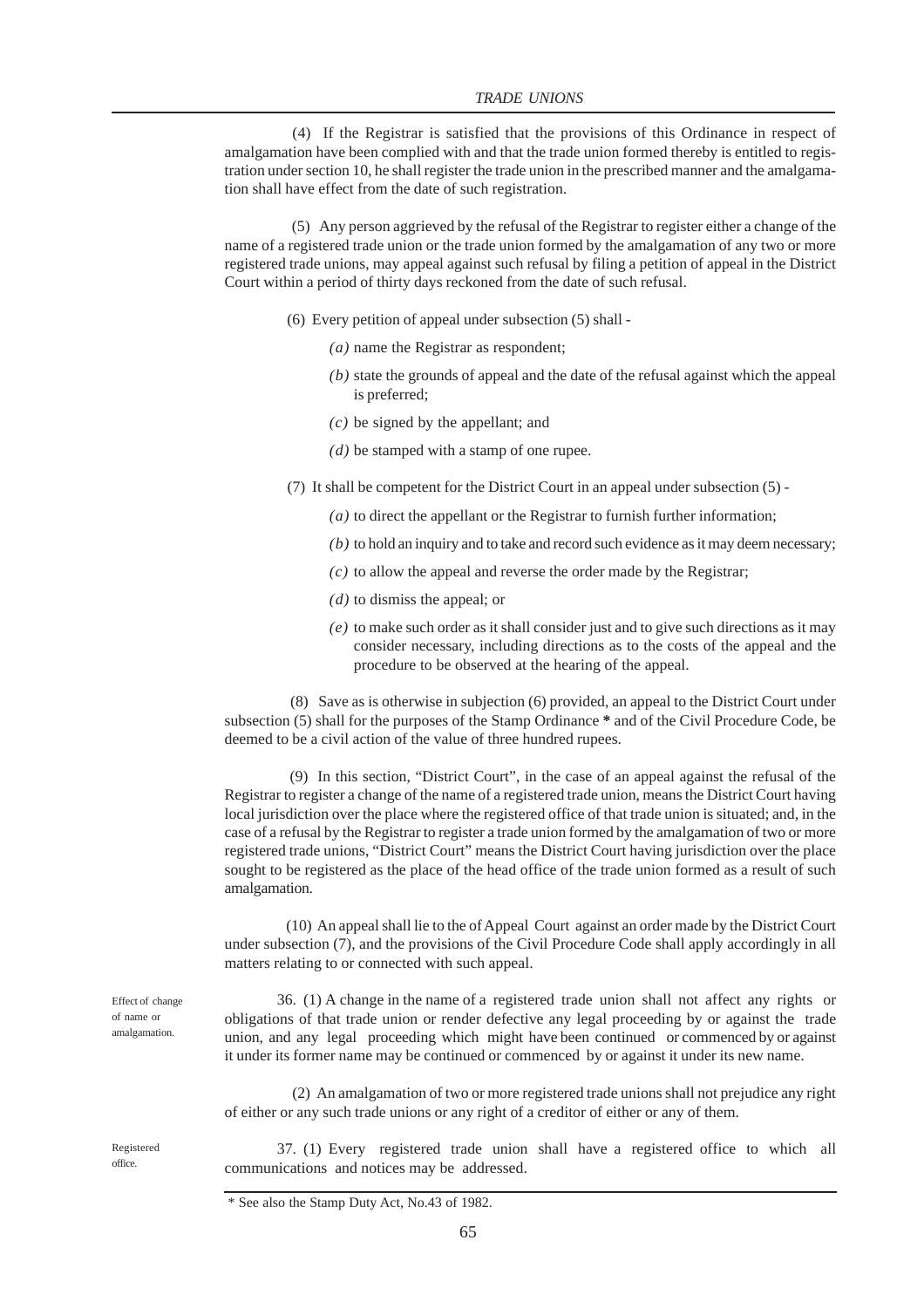(2) Notice of the situation of such registered office, and of any change therein, shall be given to the Registrar and shall be registered by him, and the trade union shall not be deemed to have complied with the provisions of this Ordinance until such notice has been given.

- (3) Every trade union which
	- *(a)* operates without having a registered office, or without giving notice of the situation of its registered office as hereinbefore required; or
	- *(b)* operates at any place to which its registered office may have been removed, without having given notice of the change in the situation thereof to the Registrar,

shall, on conviction after summary trial by a Magistrate, be liable to a fine not exceeding ten rupees for every day during which it is so in operation; and every officer of any such trade union shall be liable to be convicted and fined a like amount in respect of the same offence.

 38. (1) The rules of every registered trade union shall provide for all the matters specified in the First Schedule.

 (2) A copy of the rules for the time being in force of any registered trade union shall be prominently exhibited at the registered office thereof and shall be furnished by the secretary of such trade union to any person on demand on payment of a sum not exceeding fifty cents.

 (3) A copy of every new rule and of every alteration made in the rules of a registered trade union shall be sent to the Registrar within seven days of the making of such rules or alteration and shall be registered by the Registrar on payment of the prescribed fee.

(4) The rules of a trade union may be made in Sinhala or Tamil or English.

[§ 2, 18 of 1958.]

Rules.

Notice of change of officers, & c.

Notice of dissolution.

**Trustees** 

39. Notice of all changes of officers or of the title of any officer shall be prominently exhibited in the registered office of every registered trade union, and shall, within seven days after the change, be sent to the Registrar by such trade union together with the prescribed fee, and the Registrar shall thereupon correct the register accordingly.

 40. When a registered trade union is dissolved, notice of the dissolution signed by seven members and by the secretary of the trade union shall, within fourteen days of the dissolution, be sent to the Registrar and shall be registered by him if he is satisfied that the dissolution has been effected in accordance with the rules of the trade union; and the dissolution shall have effect from the date of such registration.

41. (1) The rules of a trade union shall provide for the appointment or election of trustees and for the filling of vacancies in the office of trustee so that, as far as may be, there shall always be at least three trustees of the union.

(2) Any officer or member of a registered trade union may be a trustee thereof.

#### PART VII

#### **PROPERTY**

42. All property, movable or immovable, of a registered trade union shall be vested in its trustees for the use and benefit of the union and its members and shall be under the control of the trustees. All property vested in trustees.

Devolution of property.

43. Upon any change in the office of the trustee,the property of a registered trade union shall vest in the trustee or trustees for the time being of the union for the same estate and interest as the former trustee had therein, and subject to the same trusts, without any conveyance or assignment.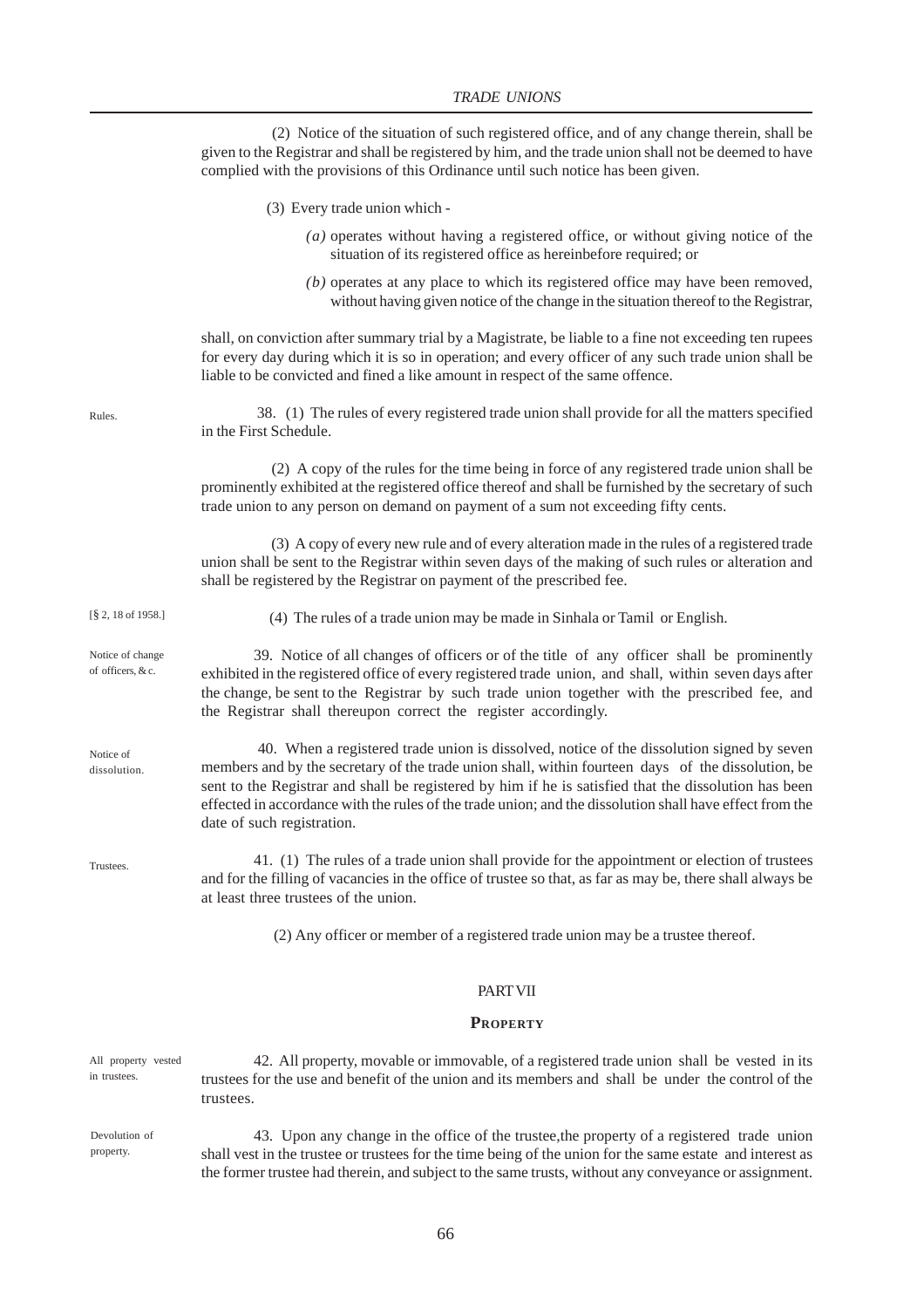Purchase or lease of land or buildings.

44. Subject to any provision in its rules, it shall be lawful for a registered trade union to purchase or to take upon lease for the purposes of the union and in the names of its trustees any land not exceeding one acre in extent or any buildings and, subject to any written or other law which may be applicable to sell, exchange, hypothecate or lease any such land or building which may be so purchased.

## PART VIII

## **FUNDS AND ACCOUNTS**

Application of funds.

Purposes for which the funds of a union shall not be applied.

45. The funds of a registered trade union may, subject to the rules thereof and to the provision of this Ordinance, be applied for any lawful object for which that trade union has been established.

46. The funds of a registered trade union shall not be applied either directly or indirectly in payment of the whole or part of any fine or penalty imposed upon any person by sentence or order of a Court of Justice.

Political objects and political fund.

47. (1) A registered trade union may constitute a separate fund, hereinafter in this Ordinance called "the political fund", from contributions separately levied for or made to that fund, from which payments may be made, for the promotion of the civic and political interests of its members, in furtherance of any of the objects, hereinafter in this Ordinance called "political objects" specified in subsection (2).

- (2) The political objects referred to in subsection (1) are
	- *(a)* the payment of any expenses incurred either directly or indirectly by a candidate or prospective candidate for election as a Member of Parliament or to any public office, before, during, or after the election, in connection with his candidature or election; or
	- *(b)* the holding of any meeting or the distribution of any literature or documents in support of any such candidate or prospective candidate; or
	- *(c)* the maintenance of any person who is a Member of Parliament or who holds a public office: or
	- *(d)* the compilation or revision of any register of electors, the registration of electors, or the selection of a candidate for election as a or Member of Parliament or for any public office; or
	- *(e)* the holding of political meetings of any kind, or the distribution of political literature or political documents of any kind.

In this subsection, "public office" means the office of any member of any Municipal Council, Urban Council, \*Town Council, \*Village Council or any other local authority constituted by or under any written law and which has or may have the power to raise money, either directly or indirectly, by means of the imposition or levy of any tax, rate or fee.

 (3) No political fund shall be created by any registered trade union unless a resolution in favour of the creation of a political fund is passed by a majority of the members of the union present and voting at a general meeting specially convened for the purpose. The voting at a general meeting so convened shall be by ballot held in the prescribed manner.

 (4) No payment in furtherance of any political object shall be made by any registered trade union except out of the political fund of that union.

 (5) No member of a registered trade union shall be liable to contribute to the political fund of that union unless he has signed and delivered at the registered office thereof a notice substantially

\* See Pradeshiya Sabhas Act, No. 15 of 1987 which repealed and replaced both the Town Councils Ordinance and the Village Councils Ordinance.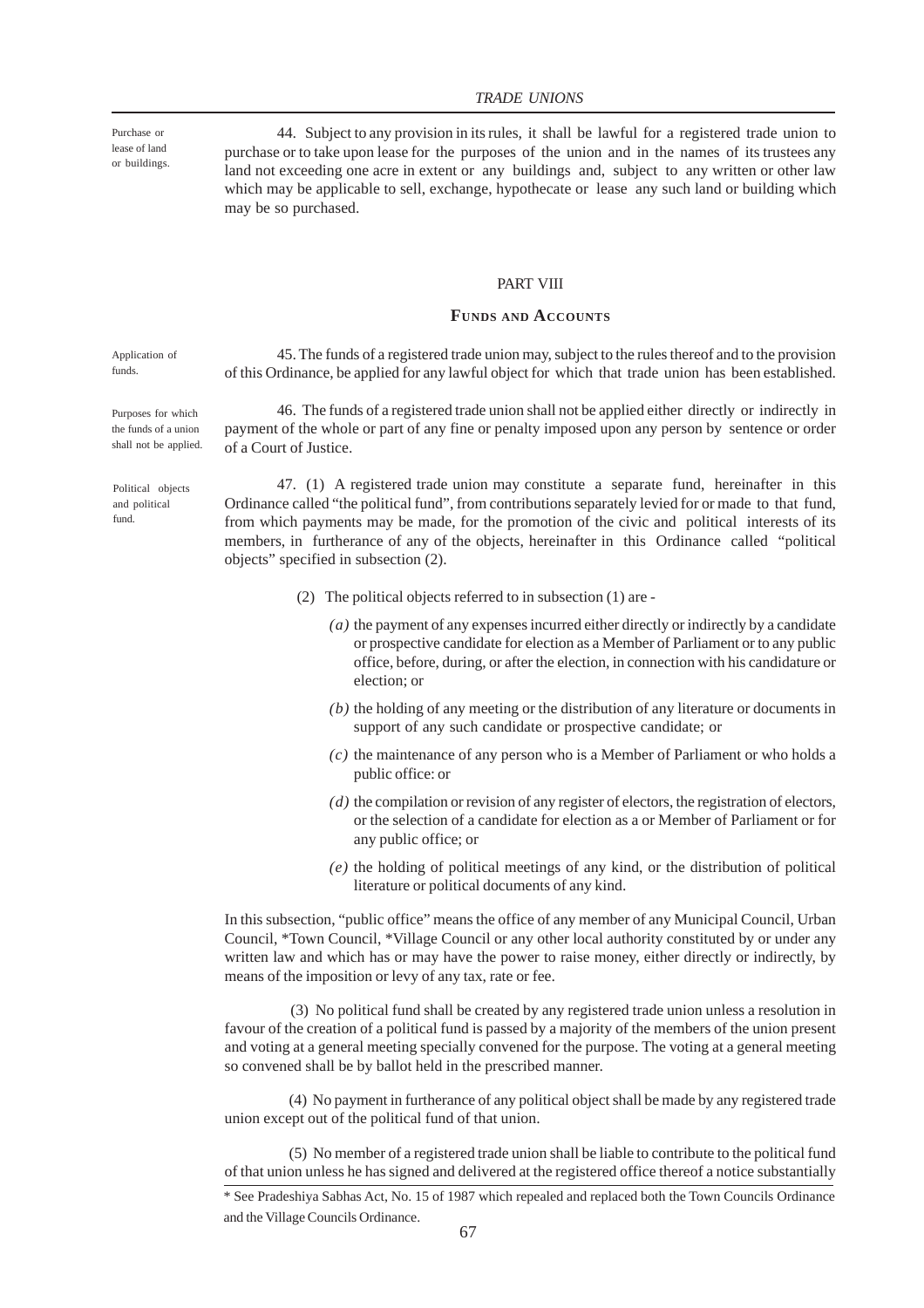in the form I in the Second Schedule of his willingness to contribute to that fund and has not withdrawn such notice by signing and delivering at the registered office of the union a notice substantially in the form II in that Schedule.

 (6) A notice under subsection (5) may be delivered personally or by an agent or servant, and shall be deemed to have been duly delivered if it is sent by registered post addressed to the secretary of the registered trade union at its registered office.

 (7) No member shall be compelled or required to make a contribution to the political fund unless he is liable for such contribution.

 (8) Where a member of a registered trade union is liable to contribute to the political fund of that union, every demand made to that member for a contribution to the funds of the union shall specify separately the amount, if any, demanded from him as a contribution to the political fund; and every receipt issued to any member of a registered trade union for any contribution made by that member to the funds of that union shall specify separately what sum, if any, out of the total amount of such contribution was received from that member on account of the political fund.

 (9) No assets of a trade union, other than the contributions of members liable to contribute to the political fund and voluntary contributions to the political fund received from non-members, shall be credited to the political fund; and no assets of a trade union not forming part of the political fund shall be directly or indirectly applied in furtherance of any political object.

 (10) A member of a registered trade union who does not contribute to the political fund thereof shall not be expelled therefrom nor be excluded from any benefits of that trade union nor be placed in any respect either directly or indirectly under any disability or at any disadvantage as compared with other members of that trade union (except in relation to the control or management of the political fund) by reason of his not contributing to that fund; and a contribution to the political fund shall not be made a condition for admission to the trade union.

Injunction to restrain unauthorized or unlawful expenditure of funds.

Treasurer to render accounts.

48. An injunction restraining any unauthorized or unlawful expenditure of the funds of a registered trade union may be granted on the application of any person having a sufficient interest in the relief sought, or of the Attorney-General.

49. (1) Every treasurer of a registered trade union and every other officer thereof who is responsible for the accounts of the union or for the collection, disbursement, custody or control of the funds or moneys thereof, shall, upon resigning or vacating his office and at least once in every year at such time as may be specified by the rules of the union and at any other times at which he may be required to do so by a resolution of the members of the union or by the rules thereof, render to the union and its members a just and true account of all money received and paid by him during the period which has elapsed since the date of his assuming office, or if he has previously rendered an account, since the last date upon which he rendered such account, and of the balance remaining in his hands, at the time of rendering such account and of all bonds, securities, or other property of the trade union entrusted to his custody or under his control.

(2) The form of account may be prescribed by regulation.

 (3) The account shall be verified by affidavit, and the union shall cause the account to be audited by some fit and proper person approved by the Registrar.

 (4) After the account has been audited, the treasurer or other officer referred to in subsection (1) shall forthwith hand over to the trustees of the union, if required by them to do so, such balance as appears to be due from him, and also, if so required, all bonds, securities, effects, books, papers, and property of the union in his hands or custody, or otherwise under his control.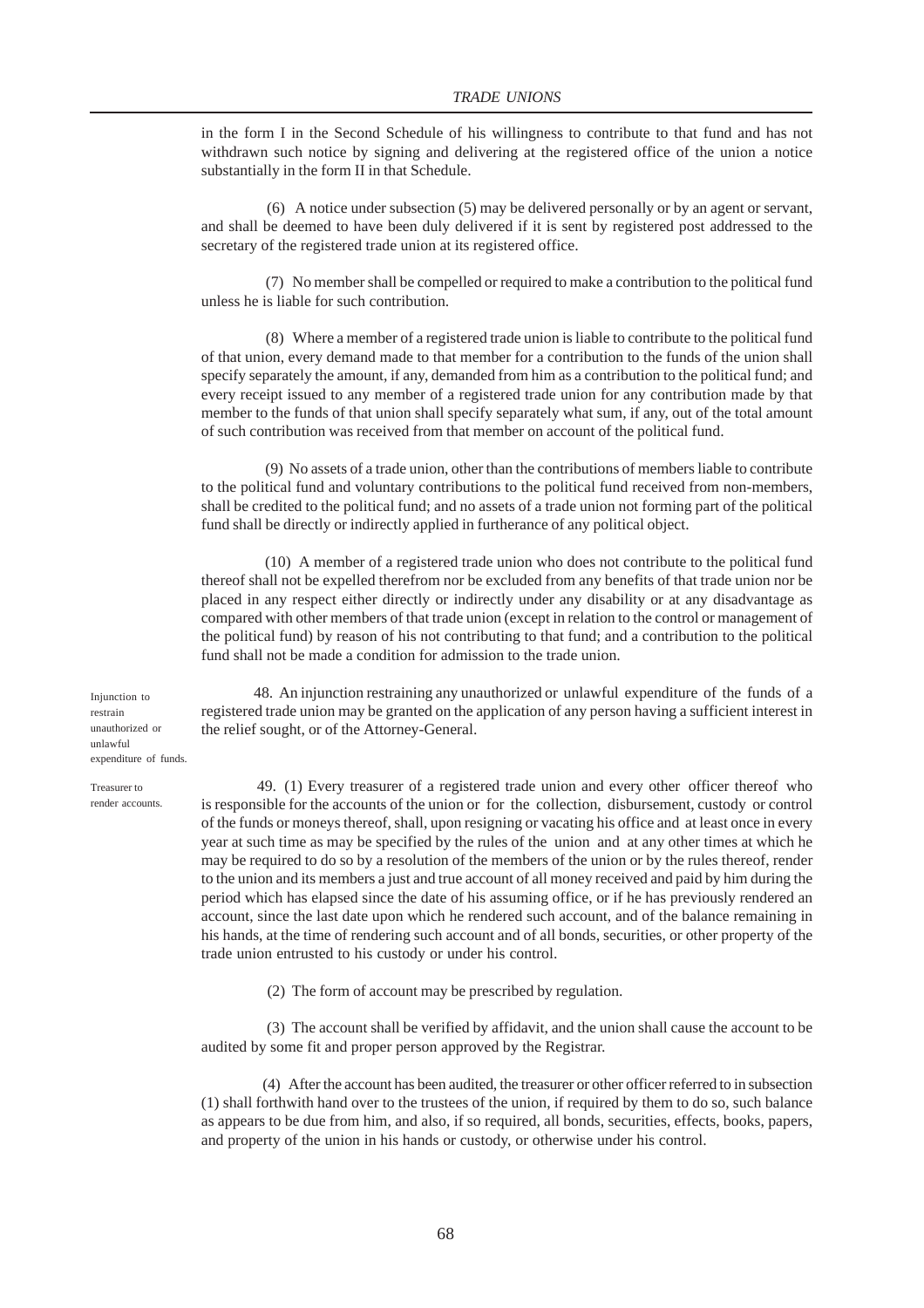Annual returens.

50. (1) The secretary of every registered trade union shall furnish annually to the Registrar on or before the prescribed date in each and every year a general statement audited in the prescribed manner, of all receipts and expenditure during the period of twelve months ending on the thirty-first day of March next preceding such prescribed date, and of the assets and liabilities of the trade union as at such thirty-first day of March. The statement shall be accompanied by a copy of the auditor's report and shall be prepared in such form and shall comprise such particulars as may be prescribed.

 (2) Together with the general statement referred to in subsection (1), the secretary of each registered trade union shall furnish to the Registrar a copy of all alterations or amendments of rules, and of all new rules, and a list of all changes of officers, made by the union during the period of twelve months preceding the said thirty-first day of March, and a copy of the rules of the trade union in force on that day.

 (3) In the case of a registered trade union which was established before the commencement of this Ordinance, it shall be lawful for the Registrar, on application made to him in that behalf, by writing under his hand to substitute the day on which the financial year of that trade union ends for the thirty-first day of March mentioned in subsections (1) and (2) and, if necessary, some other date for the date prescribed for the purposes of subsection (1); and all the provisions of this section shall thereupon apply accordingly in the case of that registered trade union as though the date and the day so substituted were respectively the date referred to in subsection (1) and the day referred to in subsections (1) and (2).

 (4) Every member of a registered trade union shall be entitled to receive free of charge a copy of the general statement referred to in subsection (1) and the secretary of each registered trade union shall deliver a copy of such statement to every member of his union who makes application to him therefor.

 (5) Any secretary of a registered trade union who fails to comply with any of the requirements of this section shall be guilty of an offence, and shall, on conviction after summary trial by a Magistrate, be liable to a fine not exceeding one hundred rupees.

 (6) Every person who wilfully makes or orders or causes or procures to be made any false entry in or omission from any general statement, copy or list delivered to the Registrar under subsections (1) and (2) shall be guilty of an offence and shall be liable to a fine not exceeding one hundred rupees, or to imprisonment of either description for a term not exceeding three months, or to both such fine and imprisonment.

 51. The account books of a registered trade union and a list of the members thereof shall be open to inspection by any officer or member of the trade union at such times as may be provided for in the rules of the trade union.

#### PART IX

#### **REGULATIONS**

52. (1) The Minister may make regulations for the purpose of carrying out or giving effect to the principles and provisions of this Ordinance.

 (2) In particular and without prejudice to the generality of the powers conferred by subsection (1), the Minister may make regulations for or in respect of all or any of the following matters:-

*(a)* all matters stated or required in this Ordinance to be prescribed;

*(b)* the books and registers to be kept for the purposes of this Ordinance and the forms thereof;

Inspection of accounts and documents.

Regulations.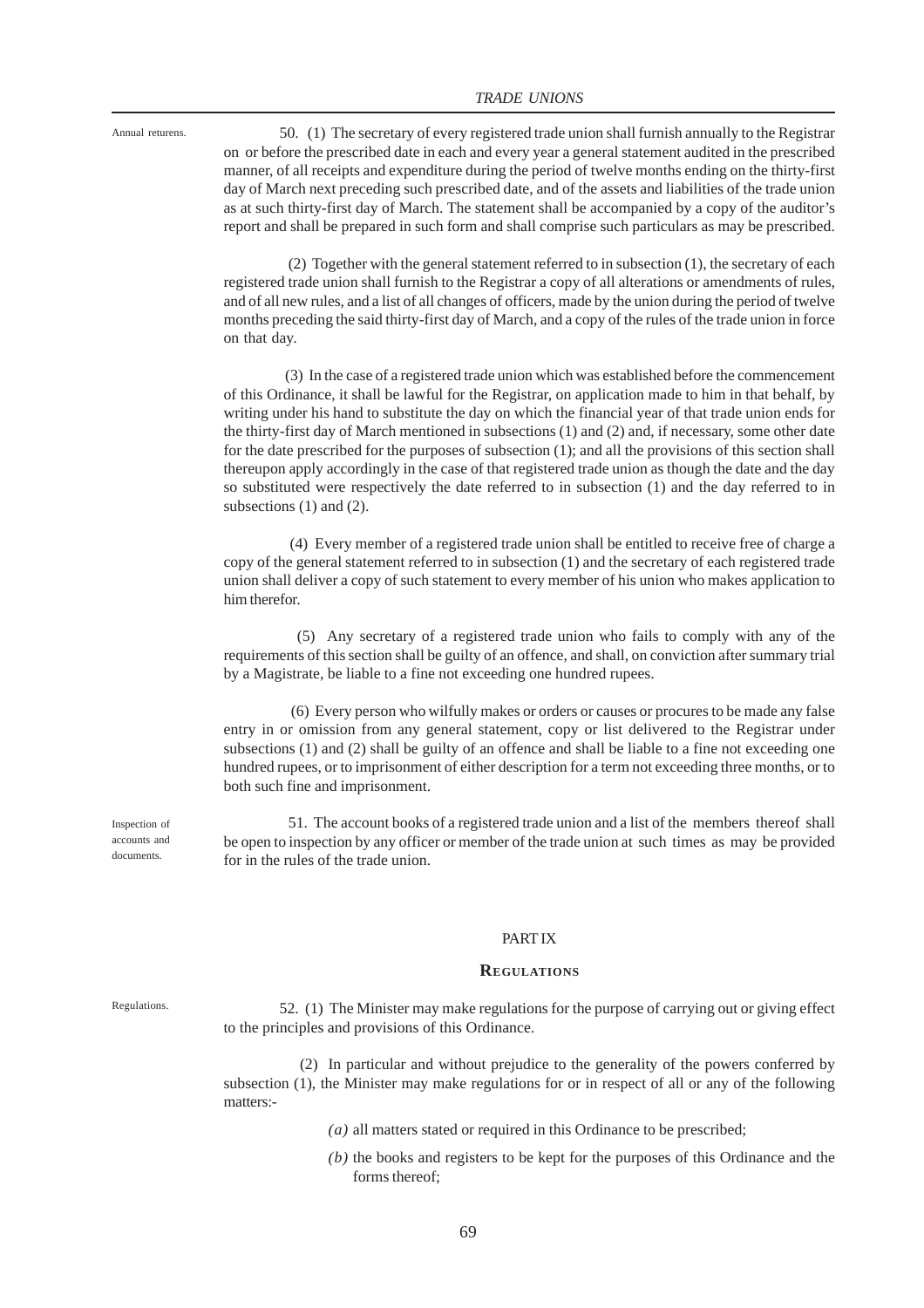- *(c)* the manner in which trade unions and the rules of the trade unions shall be registered and the fees payable on registration;
- *(d)* the manner in which, and the qualifications of persons by whom the accounts of registered trade unions or of any class of such unions shall be audited;
- *(e)* the conditions subject to which inspection of documents kept by the Registrar shall be allowed and the fees which shall be chargeable in respect of such inspections;
- *(f)* the due disposal and safe custody of the funds and moneys of a trade union;
- *(g)* the creation, administration protection, control and disposal of the benevolent funds of registered trade unions and all matters connected therewith or incidental thereto; and
- *(h)* generally for all matters incidental to or connected with the matters or subjects specifically mentioned in this subsection.

 (3) The Minister may by regulation declare that any regulation made under paragraph (g) of subsection (2) shall apply to a specified trade union only or that any particular trade union or class of trade union shall be exempt from the operation of any regulation made under that paragraph of that subsection.

 53. (1) No regulation made under section 52 shall have effect unless it has been approved by Parliament Notification of such approval shall be published in the *Gazette*.

 (2) Every regulation made by the Minister shall upon publication of a notification of the approval of that regulation as provided for in subsection (1), be as valid and effectual as if it were herein enacted.

#### PART X

### **OFFENCES AND PENALTIES**

54. (1) Where, on complaint made by a member of a registered trade union, it is shown to the satisfaction of a Magistrate that any officer or member of that union has in his possession or control any property of the union except in accordance with the rules of the union, or has unlawfully expended or withheld any money of the union, the Magistrate shall, if he considers the justice of the case so requires, order such officer or member to deliver all such property to the trustees of the union and to pay to them the money so unlawfully expended or withheld.

 (2) A complaint made under subsection (1) shall not be entertained unless the Magistrate is satisfied that the complainant is, on the date of that complaint, a member of the registered trade union in respect of the property of which such complaint is so made.

 (3) Any person bound by an order made under subsection (1) who fails to comply with the terms thereof and the directions given therein within a time to be specified in such order shall be guilty of an offence and shall, on conviction after summary trial by a Magistrate, be liable to a fine not exceeding five hundred rupees.

 (4) An order under subsection (1) shall not affect or prevent a prosecution of, or civil proceedings against, any such officer or member.

55. Any person who, with intent to deceive, gives to any member of a registered trade union or to any person intending or applying to become a member of such trade union any document purporting to be a copy of the rules of the trade union or of any alterations thereto which he knows, or has reason to believe, is not a correct copy of such rules or alterations as are for the time being in force, or any person who, with the like intent, gives a copy of any rules of an

Approval of regulations.

Penalty for misuse of money or property of a registered trade union.

Supplying false information regarding trade unions.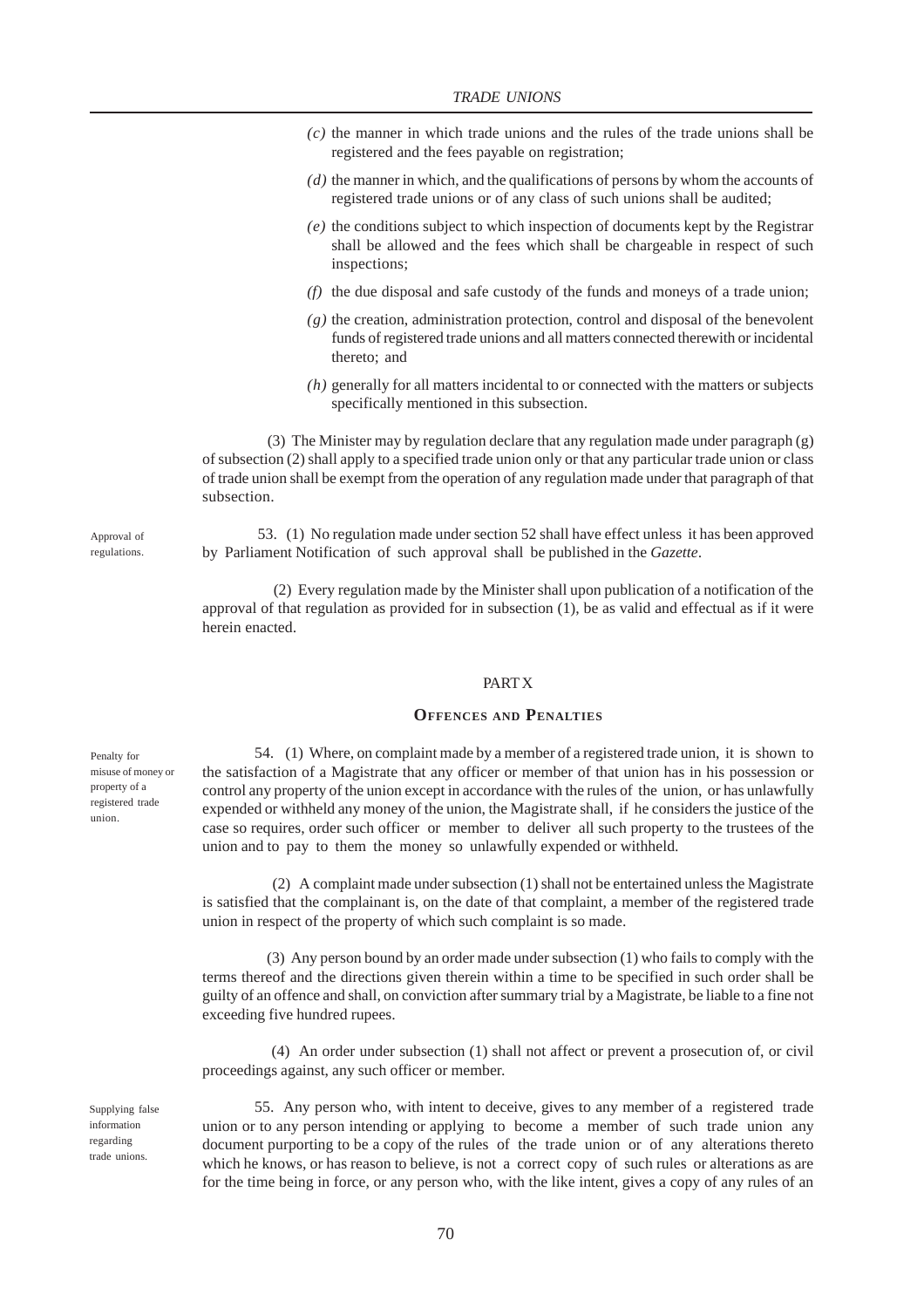## *TRADE UNIONS*

unregistered trade union to any person on the pretence that such rules are the rules of a registered trade union, shall be guilty of an offence and shall on conviction after summary trial by a Magistrate be liable to a fine not exceeding one hundred rupees or to imprisonment of either description for any period not exceeding three months, or to both such fine and imprisonment.

56. If default is made on the part of any registered trade union in doing any act, in giving any notice, or in sending any statement, return or other document as required by this Ordinance or by the regulations made thereunder, every officer or other person bound by the rules of the trade union or under the provisions of this Ordinance or the regulations made thereunder to do such act, or to give such notice, or to send such statement, return document, or, if there is no such officer or person, every member of the executive of that registered trade union shall severally be guilty of an offence and shall on conviction after summary trial by a Magistrate be liable to a fine not exceeding fifty rupees.

57. (1) Every person who, and every trade union which contravenes any provision of this Ordinance or any regulation made thereunder shall be guilty of an offence and shall, on conviction after summary trial by a Magistrate, be liable to a fine not exceeding one hundred rupees unless some other punishment is provided for such offence by this Ordinance.

 (2) Upon conviction of an unregistered trade union under subsection (1), every person proved to have been a member of the executive of that trade union at any time after the commencement of this Ordinance shall be deemed severally to be guilty of the offence for which the trade union was so convicted and the Magistrate shall, after necessary enquiry, declare in his judgement and verdict the name of each person so deemed to be guilty and shall pass sentence upon him according to law.

58. No prosecution shall be instituted under this Ordinance except by, or at the instance of, or with the written consent of, the Attorney-General.

59. The offences and penalties specifically defined and provided in this Ordinance are in addition to and not in substitution of those defined and provided in any other written law.

#### PART XI

#### **MISCELLANEOUS**

- 60. This Ordinance shall not affect
	- *(a)* any agreement between partners as to their own business ; or
	- *(b)* any agreement between an employer and those employed by him as to such employment; or
	- *(c)* any agreement in consideration of the sale of the goodwill of a business or of instruction in any profession, trade or handicraft.
- 61. The following enactments, namely:-
	- *(a)* the Companies Ordinance, **\***
	- *(b)* the Societies Ordinance,
	- *(c)* the Business Names Ordinance, and
	- (*d*) the Co-operative Societies Law,<sup>†</sup>

shall not apply to any trade union; and the registration of any trade union under any of those Ordinances shall be void.

Ordinance not to affect certain agreements.

Limitation of prosecutions.

Saving of offences under other written law.

Penalty for failure to comply with requirements of this Ordinance in regard to returns, & c.

General penalty.

Certain Ordinances not to apply to trade unions.

<sup>\*</sup> Repealed by companies Act, No. 17 of 1982. Act, No. 17 of 1982 repealed by Act. No. 7 of 2007.

<sup>†</sup>Repealed and replaced by the Co-operative Societies Law, No. 5 of 1972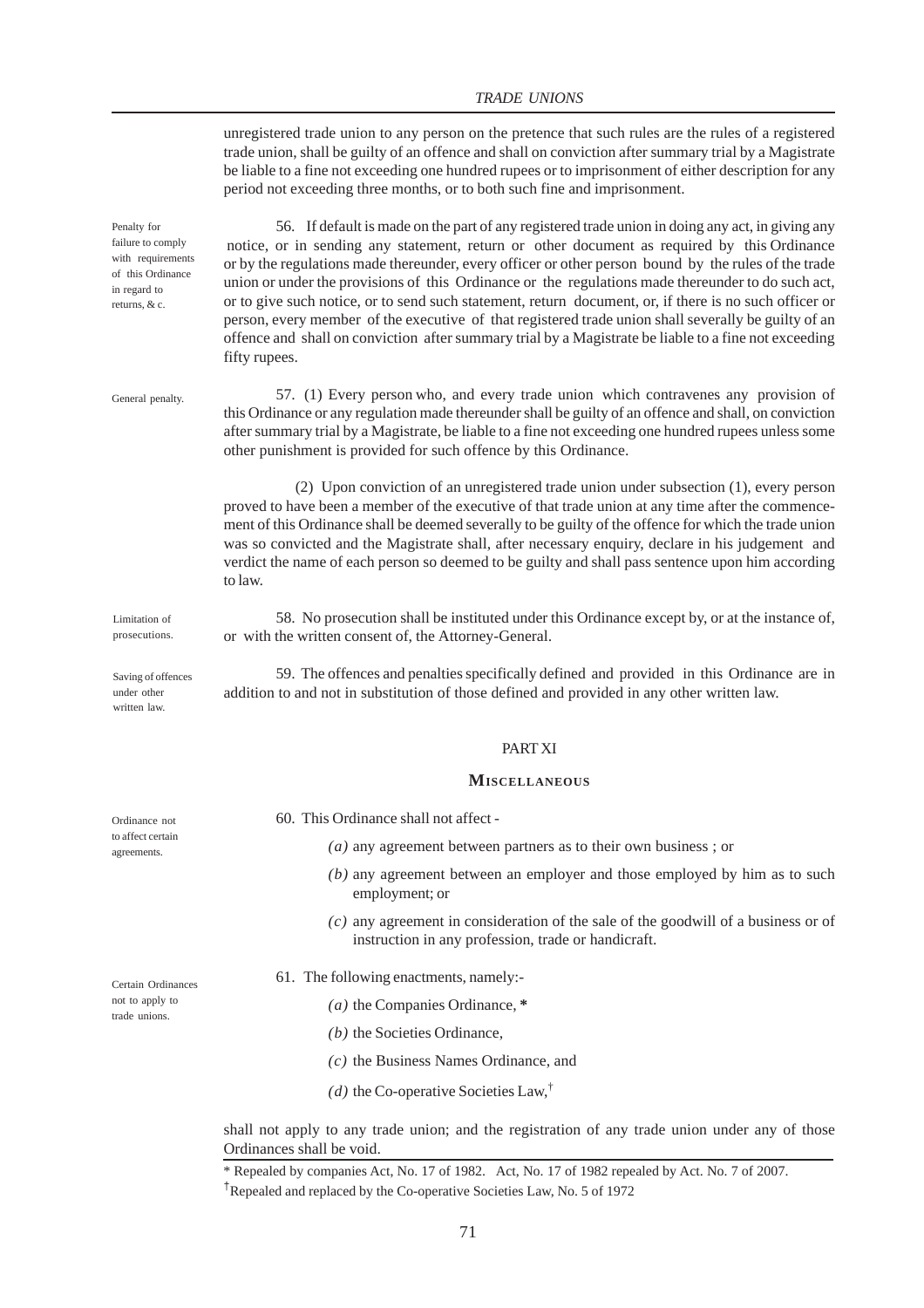Service of legal process.

62. Every summons, notice or other document required to be served on a trade union in any civil or criminal proceeding shall be deemed to be duly served if it is delivered at the registered office of the trade union or if it is served personally on the president or the treasurer or the secretary or on any officer of the trade union provided that such service is otherwise in compliance with the requirements of written law.

### FIRST SCHEDULE

[Section 38]

## **MATTERS FOR WHICH PROVISION MUST BE MADE IN THE RULES OF EVERY REGISTERED TRADE UNION**

1. The name of the trade union and the place of meeting of the business of the trade union.

2. The whole of the objects for which the trade union is to be established, the purposes for which the funds thereof shall be applicable, the conditions under which any member thereof may become entitled to any benefit assured thereby, and the fines and forfeitures to be imposed on any member thereof.

3. The manner of making, altering, amending, and rescinding rules.

4. The appointment or election and removal of an executive and of trustees, secretaries, treasurers, and other officers, of the trade union.

5. The custody and investment of the funds of the trade union, the designation of the officer or officers responsible therefor, and the annual or periodical audit of its accounts.

6. The inspection of the books and names of members of the trade union by any person having an interest in the funds of the trade union.

7. The manner of the dissolution of the trade union and the disposal of the funds thereof available at the time of such dissolution.